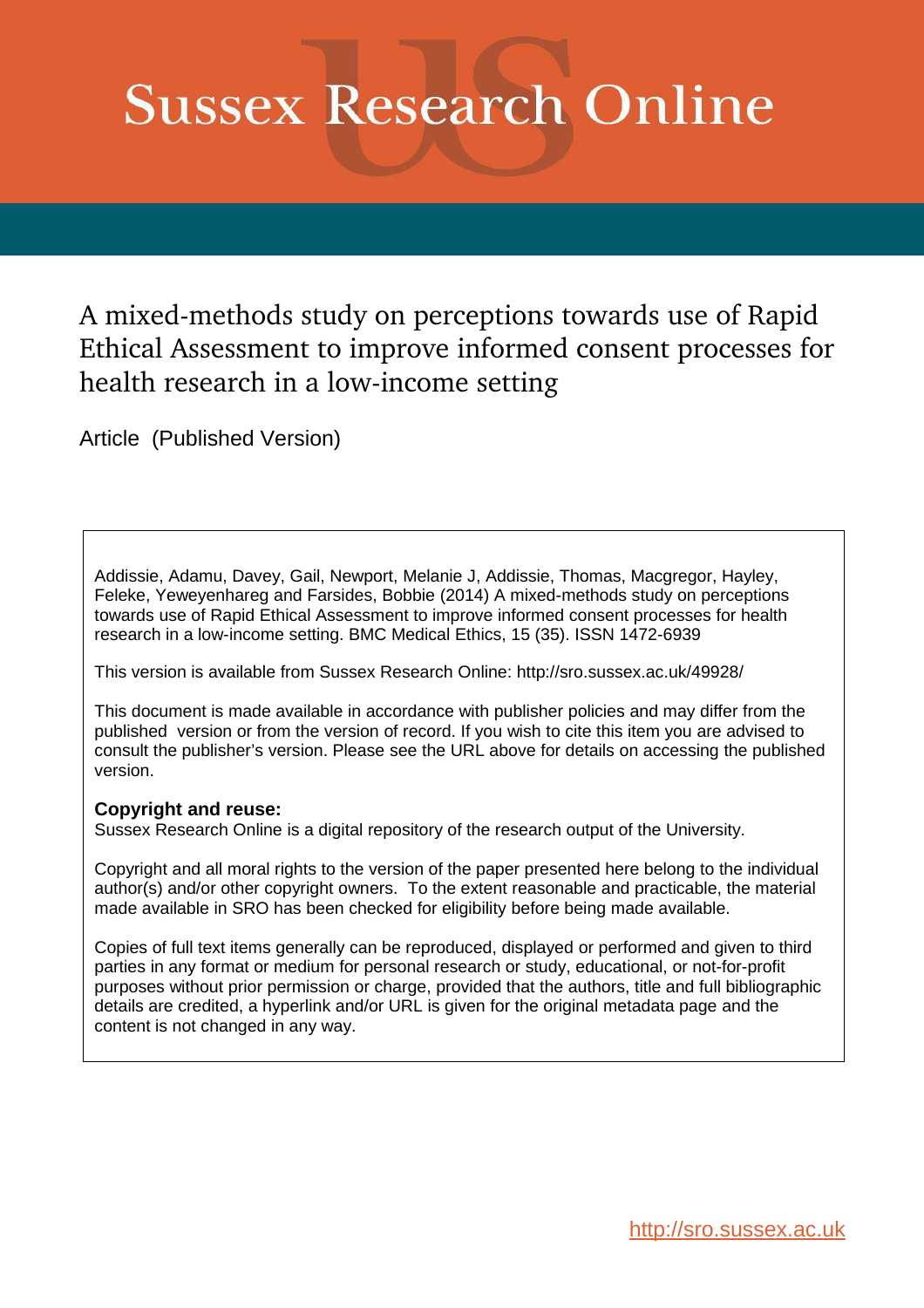## **RESEARCH ARTICLE Example 2018 12:00 Open Access**



# A mixed-methods study on perceptions towards use of Rapid Ethical Assessment to improve informed consent processes for health research in a low-income setting

Adamu Addissie<sup>1,2\*</sup>, Gail Davey<sup>1</sup>, Melanie J Newport<sup>1</sup>, Thomas Addissie<sup>2</sup>, Hayley MacGregor<sup>3</sup>, Yeweyenhareg Feleke<sup>2</sup> and Bobbie Farsides

#### Abstract

Background: Rapid Ethical Assessment (REA) is a form of rapid ethnographic assessment conducted at the beginning of research project to guide the consent process with the objective of reconciling universal ethical guidance with specific research contexts. The current study is conducted to assess the perceived relevance of introducing REA as a mainstream tool in Ethiopia.

Methods: Mixed methods research using a sequential explanatory approach was conducted from July to September 2012, including 241 cross-sectional, self-administered and 19 qualitative, in-depth interviews among health researchers and regulators including ethics committee members in Ethiopian health research institutions and universities.

Results: In their evaluation of the consent process, only 40.2% thought that the consent process and information given were adequately understood by study participants; 84.6% claimed they were not satisfied with the current consent process and 85.5% thought the best interests of study participants were not adequately considered. Commonly mentioned consent-related problems included lack of clarity (48.1%), inadequate information (34%), language barriers (28.2%), cultural differences (27.4%), undue expectations (26.6%) and power imbalances (20.7%). About 95.4% believed that consent should be contextualized to the study setting and 39.4% thought REA would be an appropriate approach to improve the perceived problems. Qualitative findings helped to further explore the gaps identified in the quantitative findings and to map-out concerns related to the current research consent process in Ethiopia. Suggestions included, conducting REA during the pre-test (pilot) phase of studies when applicable. The need for clear guidance for researchers on issues such as when and how to apply the REA tools was stressed.

**Conclusion:** The study findings clearly indicated that there are perceived to be correctable gaps in the consent process of medical research in Ethiopia. REA is considered relevant by researchers and stakeholders to address these gaps. Exploring further the feasibility and applicability of REA is recommended.

Keywords: Rapid ethical assessment, Ethiopia, Research ethics, Consent

\* Correspondence: [adamuaddis@yahoo.com](mailto:adamuaddis@yahoo.com)

<sup>1</sup> Brighton and Sussex Medical School, Falmer, UK

<sup>2</sup>Addis Ababa University, Addis Ababa, Ethiopia

Full list of author information is available at the end of the article



© 2014 Addissie et al.; licensee BioMed Central Ltd. This is an Open Access article distributed under the terms of the Creative Commons Attribution License [\(http://creativecommons.org/licenses/by/2.0\)](http://creativecommons.org/licenses/by/2.0), which permits unrestricted use, distribution, and reproduction in any medium, provided the original work is properly credited.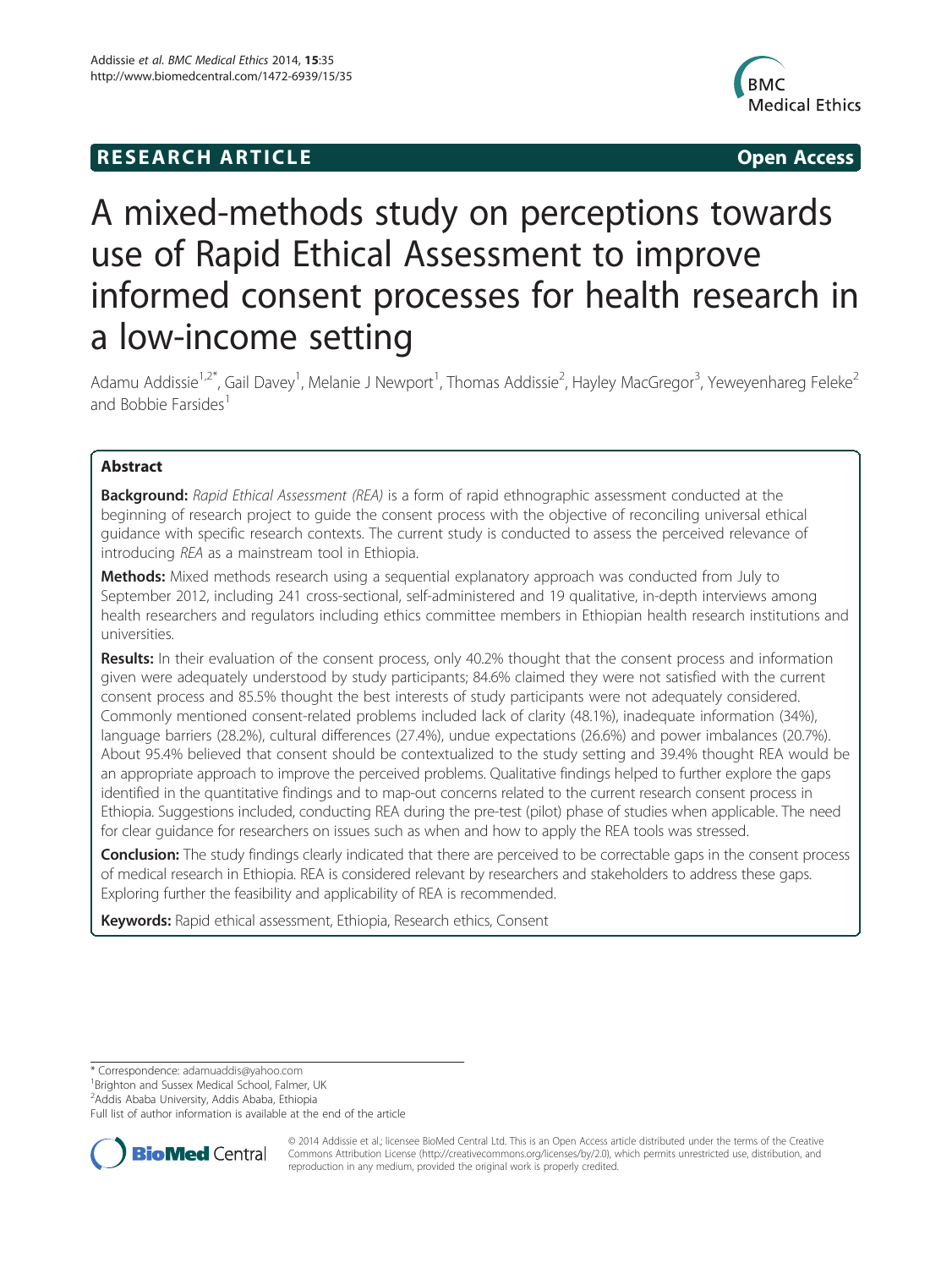#### Background

With research increasingly being undertaken in lowincome settings, there is a need to contextualize the application of ethical standards. Informed consent is one of the cornerstones of ethics in medical care and in health research irrespective of culture and geography. However, as elsewhere, the consent process in lowincome settings is subject to influence from cultural beliefs and values. Experts in the field have emphasized that the challenges associated with research ethics in these settings are complex and cannot be addressed by regulatory processes alone. There is a need to move beyond guidelines and mere procedural ethical review to a broader system which is open to addressing the various other determinants in the developing world [\[1,2](#page-10-0)]. It is desirable to ensure that community members are involved in the local application of universal ethical values [\[3](#page-10-0)]. Assessment and monitoring of the process of informed consent are essential and are the joint responsibility of the local ethics review committee and the research sponsors. While ethics review committees can give oversight, only an active and transparent partnership between the research sponsor, investigators and the community can allow for effective on-going governance [[1\]](#page-10-0). Whilst the concept and application of the doctrine of informed consent should be standardized and applied in the same way in any setting, the process of seeking consent quite appropriately varies. Amongst other considerations the culture of the people approached must be understood when balancing principles of individual autonomy against community-wide decision-making [[4](#page-10-0)]. It has been argued that there is leeway for researchers to consider culturally-relevant strategies for obtaining informed consent from participants. Accordingly, researchers working collaboratively with local investigators and communities should be creative in designing approaches to acquiring informed consent in particular cultural environments [[5\]](#page-10-0).

Participatory action research methods such as Rapid Ethnographic Assessments are often employed to understand and address context-specific issues pertaining to cultural differences. They will almost always produce results in a fraction of the time and at lower cost than traditional qualitative research [\[6](#page-10-0)]. Farsides and Bull, in their study in The Gambia, developed an approach in which a form of rapid ethnographic assessment was carried out among key stakeholders, and the results were used to inform the design of the consent process for the studies in question. This approach has been termed Rapid Ethical Assessment (REA), and has been piloted in two countries; a TB case-contact study and a vaccine trial in The Gambia, and a study on the genetics of podoconiosis in Ethiopia [\[7](#page-10-0)-[10](#page-10-0)]. Other researchers have also applied the tool prior to genetic research in Ghana [\[11\]](#page-10-0).

REA is a brief qualitative intervention designed to map the ethical terrain of the research setting prior to a research team recruiting participants. The model attempts to discover, describe and respond to the ethical issues specific to a particular research setting, and as such should help researchers to address the issues that genuinely matter to proposed participants. The enquiry is linked to the particulars of the research being conducted. For example, a study involving collection of blood samples would be preceded by an assessment of the ethical beliefs and attitudes pertaining to blood, bodily integrity, storage and use of bodily materials alongside a more general enquiry into the understanding of research, the standing of the research team, the local health economy etc. in the community being recruited. As such an REA serves the purpose of connecting ethical principles to contexts and realities on the ground. Its methodology employs a constellation of action research, rapid assessment and ethnography. The average duration of the REA process is 6 weeks, and is performed by an interdisciplinary team composed of subject area researcher, a social scientist and one or more local area experts. The assessment is conducted among key community stakeholders such as potential study participants, community leaders, and field and community workers to inform and guide the research consent process [\[8](#page-10-0)-[11\]](#page-10-0).

Since REA is a novel approach, it is important to generate convincing evidence on whether it is needed, acceptable and feasible on a larger scale. Even though research has documented the importance of such tools in low-income settings, there is no evidence regarding the feasibility of the approach on a larger scale, were it to be integrated into the existing research appraisal system. If the tool is to be recommended as a routine tool it must be feasible and practical in application. One element of this feasibility is the perceived relevance and acceptability of REA to researchers and research ethics reviewers. It has been assumed that the approach will be well received by the research community and gain acceptance, but this has not been tested. There is therefore a need to assess how REA is perceived by a range of research stakeholders including researchers, ethics committee members and policy makers.

In Ethiopia, a country with significant cultural, religious and linguistic diversity, recently there has been enormous expansion in education at graduate and postgraduate levels. Consequently, the number of healthrelated research projects has increased greatly over the past decade. These factors make it an ideal place in which to explore new approaches to the ethics of health research. An assessment was performed within the Ethiopian health research community, to explore their perceptions of gaps in the consent process and gather their opinions on the role of REA in improving the consent process.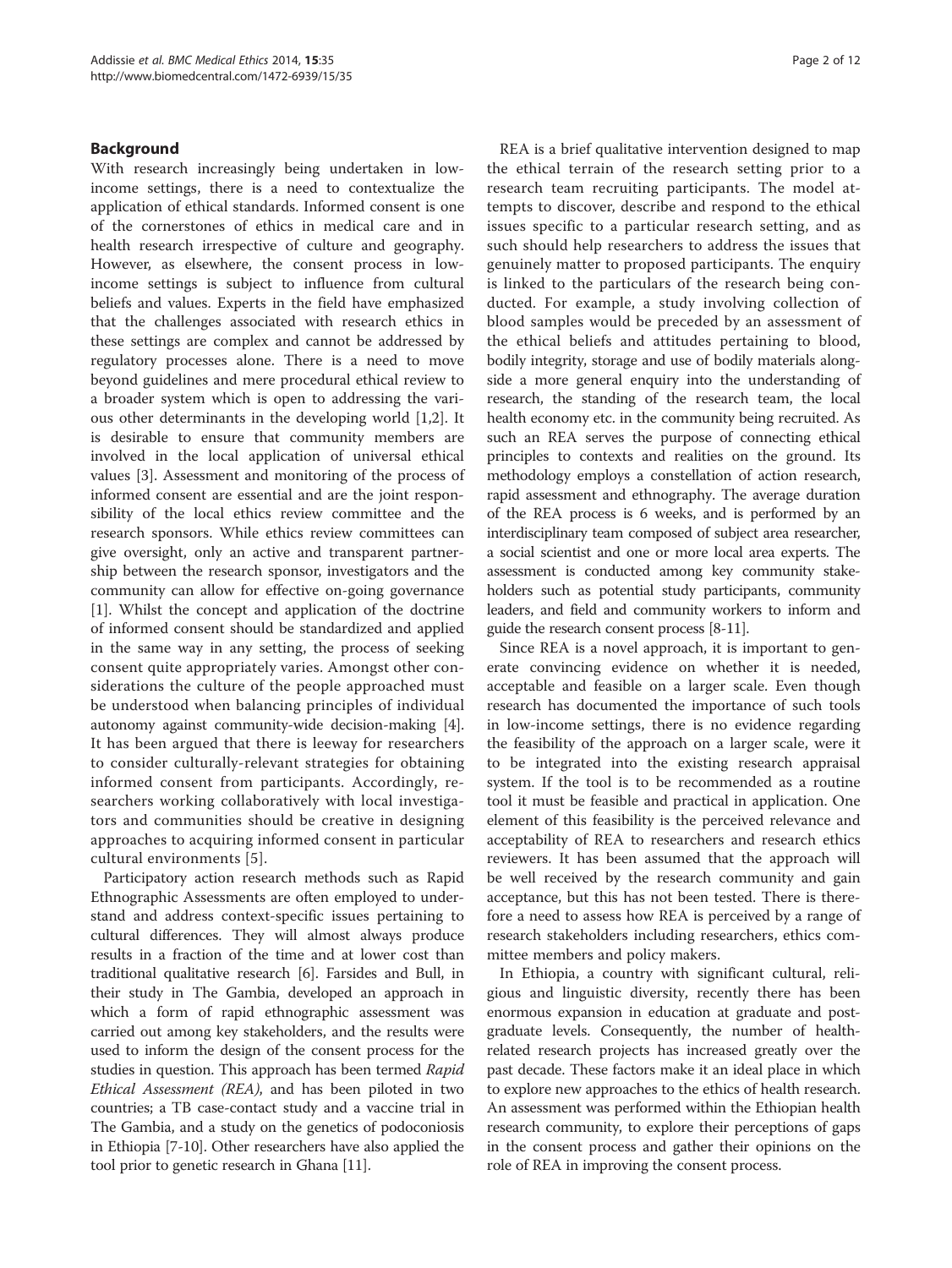#### <span id="page-3-0"></span>**Methods**

#### Study area

The study was conducted between July and September 2012, in four major Ethiopian health research centres: Addis Ababa University (AAU), the Ethiopian Health and Nutrition Institute (EHNRI), Jima University (JU) and the University of Gondar (UoG). These institutions are prominent Ethiopian centres for health-related research with experienced staff covering a range of healthrelated disciplines.

#### Study design and sample-size

A mixed methods approach employing both quantitative and qualitative data collection methods with a sequential explanatory design was used [\[12](#page-11-0)]. We included researchers, ethics committee members and research policy makers primarily working in the four institutions. The total sample size required for the quantitative study was 270 individuals. This was determined using a single population formula, with unknown proportion and 90% confidence limits. The sample size for the in-depth interviews was guided by the degree of information saturation based on preliminary analysis during data collection. Accordingly, a total of 19 interview participants were purposively selected.

#### Data collection

Quantitative data were collected using a web-based (on-line), self-administered questionnaire backed by a paper based interview. The questions were structured and possible responses pre-coded. One open-ended question was included at the end of the questionnaire. The questions were designed based on variables identified through literature reviews including previous work on REA. The questionnaire was pre-tested by administering 15 questionnaires to researchers and academic staff at Saint Paul's Millennium Medical College which is one of the new public medical schools in Ethiopia located in the capital, Addis Ababa. Based on the pre-test, the contents and sequence of some of the questions were revised for coherence and logical flow.

For the on-line data collection, e-mail addresses of researchers were obtained from department heads, institutional mailing lists, institutional web-sites and Institutional Review Boards (IRB) of the four institutions. Through the institution contacts we identified lists of all eligible respondents including researchers and academics with experience of independent research and a postgraduate qualification Exceptions were made to the second criteria when the researcher has many years of research experience. A total of 458 eligible participants were identified – 175 from AAU, 108 from JU, 99 from EHNRI, and 76 from UoG. The sample size (270) was proportionally distributed to the four centres. Respondents were randomly selected from the e-mail list using numbers generated by the RANDBETWEEN function in Excel (Microsoft Office 2007®). A link to the web-based questionnaire using SurveyMonkey® [[13\]](#page-11-0) was sent via e-mail to all randomly selected eligible respondents in AAU (103), JU (64), EHNRI (58) and UoG (45). A reminder was sent after 2–3 weeks to those who did not respond to the first e-mail invitation. The on-line survey stayed open for 45 days, and researchers who were not able to fill the on-line survey but preferred paper-based interviews were offered a printed questionnaire. The assistant data collector distributed the questionnaires and collected them at the end.

Qualitative in-depth interviews (IDIs) were used for collecting qualitative data. A question guide for the IDI was finalized after the preliminary analysis of the quantitative survey. The guide included questions around the existing gaps in research ethics, the ethics review process and the informed consent process. Feedback on REA based on further descriptions given by the interviewer, was sought. A total of 19 key informants were interviewed in order to gather more explanatory opinions and deepen information complementing the quantitative findings. Researchers, Research Ethics Committee members and administrators were interviewed. Interviews were conducted by the principal investigator (AA), either in English or Amharic, based on the convenience of the respondent. All interviews were digitally recorded. They were transcribed and translated to English by the research assistant (TA) and back translated by the principal investigator (AA).

#### Data analysis

The SPSS-based quantitative data summary was down-loaded from SurveyMonkey<sup>®</sup> [\[13\]](#page-11-0). Data cleaning and descriptive analysis was performed using SPSS for variables of interest. Responses to the in-depth interviews and the one open-ended question in the on-line survey were analyzed as text and thematically summarized. NVivo9® [[14](#page-11-0)] was used to organize the data. Data were double coded to verify inter-coder reliability. Interpretations were drawn by triangulating both qualitative and quantitative findings.

#### Ethical considerations

The research was approved by the Institutional Review Board of the College of Health Sciences, Addis Ababa University in Ethiopia and the Research Governance and Ethics Committee at Brighton and Sussex Medical School in the UK. After providing information about the research, consent was obtained from all study participants. The authors declare no conflicts of interest. The research was supported by the Wellcome Trust through Biomedical Ethics Doctoral Fellowship 089769.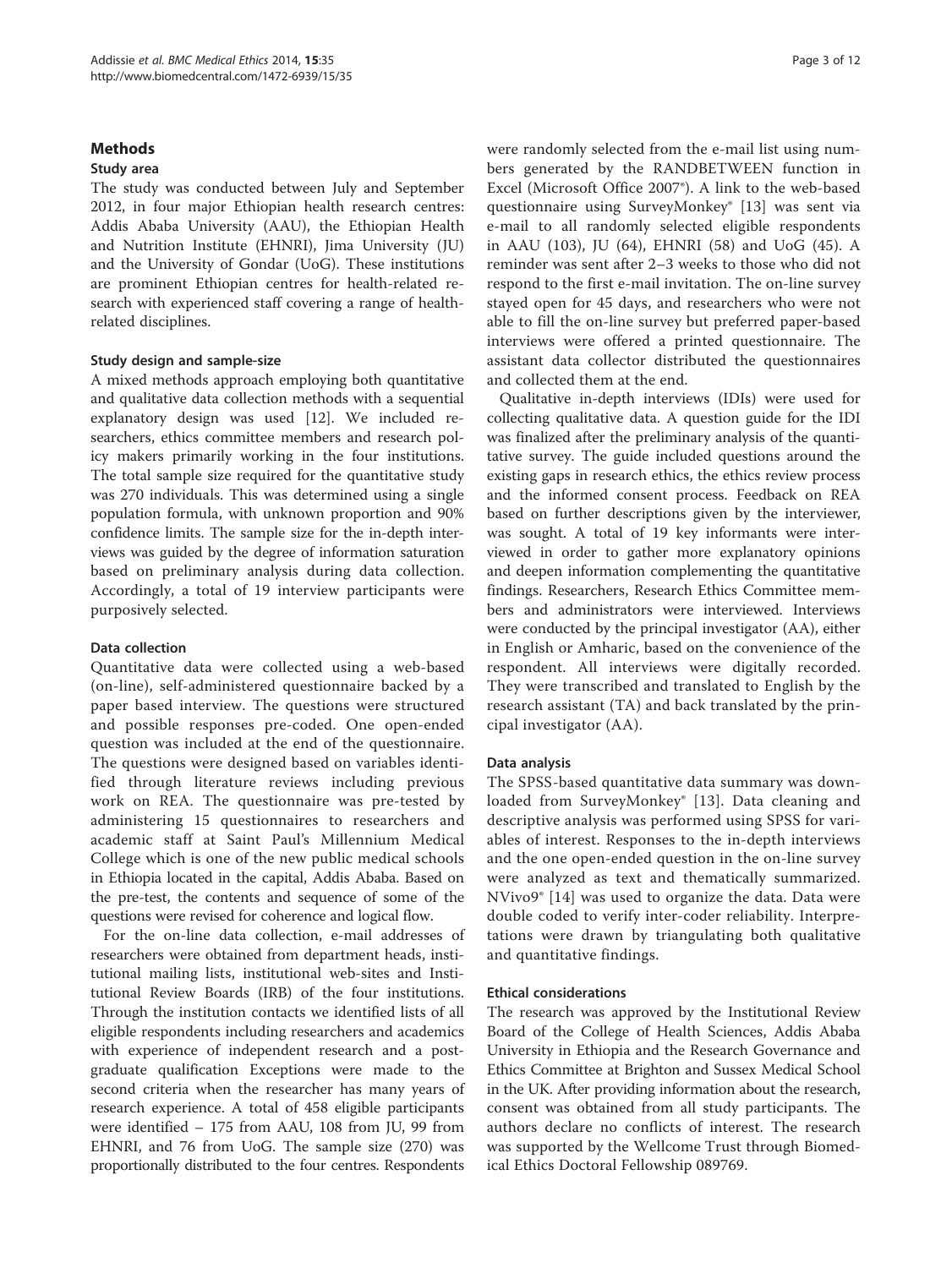#### <span id="page-4-0"></span>Results

After excluding incomplete responses, analysis was conducted on 241 complete responses, which was 89.3% of the intended sample. The majority of the respondents were male (86.3%) and in the 26–35 year old age group (42.7%). Most (82.2%) were from the four target institutions AAU, EHNRI, JU and UoG; the rest were from the Armauer Hansen Research Institute (AHRI) the Federal Ministry of Health (FMOH), the Ministry of Science and Technology (MoST) or the Ethiopian Public Health Association (EPHA), who also were collaborators on research projects with the four main target institutions. More than sixty percent of respondents were either medical or public health professionals and 87.1% had postgraduate or specialty medical education, either Master's degree, clinical residency or PhD; the rest had only undergraduate training with or without post graduate diploma [Table [1\]](#page-3-0).

Most respondents assumed roles as principal investigators (82.2%), or co-investigators (74.3%). About 70% had also taken roles as data collectors or field workers (69.7%) and one quarter had been members of an Ethics Committee. More than a third (34.4%) reported that they had never had any training on research ethics [Table [1](#page-3-0)]. The types of training courses attended by trained respondents included orientation sessions (36.1%), certified short training courses (43.7%), academic training courses (university courses including diploma and degree level training) (37.3%) and other training courses (such as on-line) (11.4%).

Nineteen researchers, faculty, IRB members and policy makers from AAU, EHNRI, JU and MoST responded to the qualitative study. The majority (14) were male. All the respondents had experience working in various places in Ethiopia. All except one had post-graduate qualifications; the exception was an experienced IRB administrator at AAU.

#### Perceptions about current consent processes and the relevance of REA

A majority of survey respondents (58.9%) believed that the design and preparation of consent processes for research was conducted by the principal investigator without any prior assessment of potential contextspecific ethical issues and only 15.4% claimed to be satisfied with the current process by which consent forms are developed and implemented. Some respondents mentioned forms of prior assessment, including stakeholder or sponsor consultations, as shown in Table 2. When asked about their personal evaluation of the current consent process, only 14.5% thought that the best interests of the study participants were sufficiently considered; and only 40.2% thought the consent information and the consent process were adequately

| Page 4 of 12 |  |  |  |
|--------------|--|--|--|
|--------------|--|--|--|

#### Table 1 Socio-demographic profile of respondents to the online survey, September, 2012 (n = 241)

| Variable                                                     | Frequency | %    |
|--------------------------------------------------------------|-----------|------|
| Sex                                                          |           |      |
| Male                                                         | 208       | 86.3 |
| Female                                                       | 33        | 13.7 |
| Age                                                          |           |      |
| <26                                                          | 19        | 7.9  |
| $26 - 35$                                                    | 103       | 42.7 |
| 36-45                                                        | 71        | 29.5 |
| 46-55                                                        | 39        | 16.2 |
| >55                                                          | 9         | 3.7  |
| Institution                                                  |           |      |
| Addis Ababa University                                       | 87        | 36.1 |
| Jimma University                                             | 49        | 20.3 |
| <b>EHNRI</b>                                                 | 35        | 14.5 |
| University of Gondar                                         | 27        | 11.2 |
| Others (MOH, MOST etc.)                                      | 43        | 17.8 |
| <b>Highest qualification</b>                                 |           |      |
| Bachelor                                                     | 20        | 8.3  |
| MD/DVM                                                       | 14        | 5.8  |
| Masters                                                      | 129       | 53.5 |
| Specialty                                                    | 32        | 13.3 |
| PhD                                                          | 35        | 14.5 |
| Others (e.g. PGD)                                            | 11        | 4.6  |
| Major training (multiple responses)                          |           |      |
| Biology                                                      | 28        | 11.6 |
| Public Health                                                | 90        | 37.3 |
| Social Science                                               | 13        | 5.4  |
| Medicine                                                     | 63        | 26.1 |
| Laboratory                                                   | 33        | 13.7 |
| Nursing                                                      | 19        | 7.9  |
| Others (e.g. Environmental health, health<br>promotion etc.) | 63        | 26.1 |
| Roles in research (multiple responses)                       |           |      |
| Lead researcher/ PI                                          | 198       | 82.2 |
| Co-investigators                                             | 179       | 74.3 |
| Data collector                                               | 92        | 38.2 |
| Field Worker                                                 | 76        | 31.5 |
| Ethics committee member                                      | 62        | 25.7 |
| Data encoder                                                 | 23        | 9.5  |
| Other                                                        | 19        | 7.9  |
| Training on research ethics                                  |           |      |
| Yes                                                          | 158       | 65.6 |
| No                                                           | 83        | 34.4 |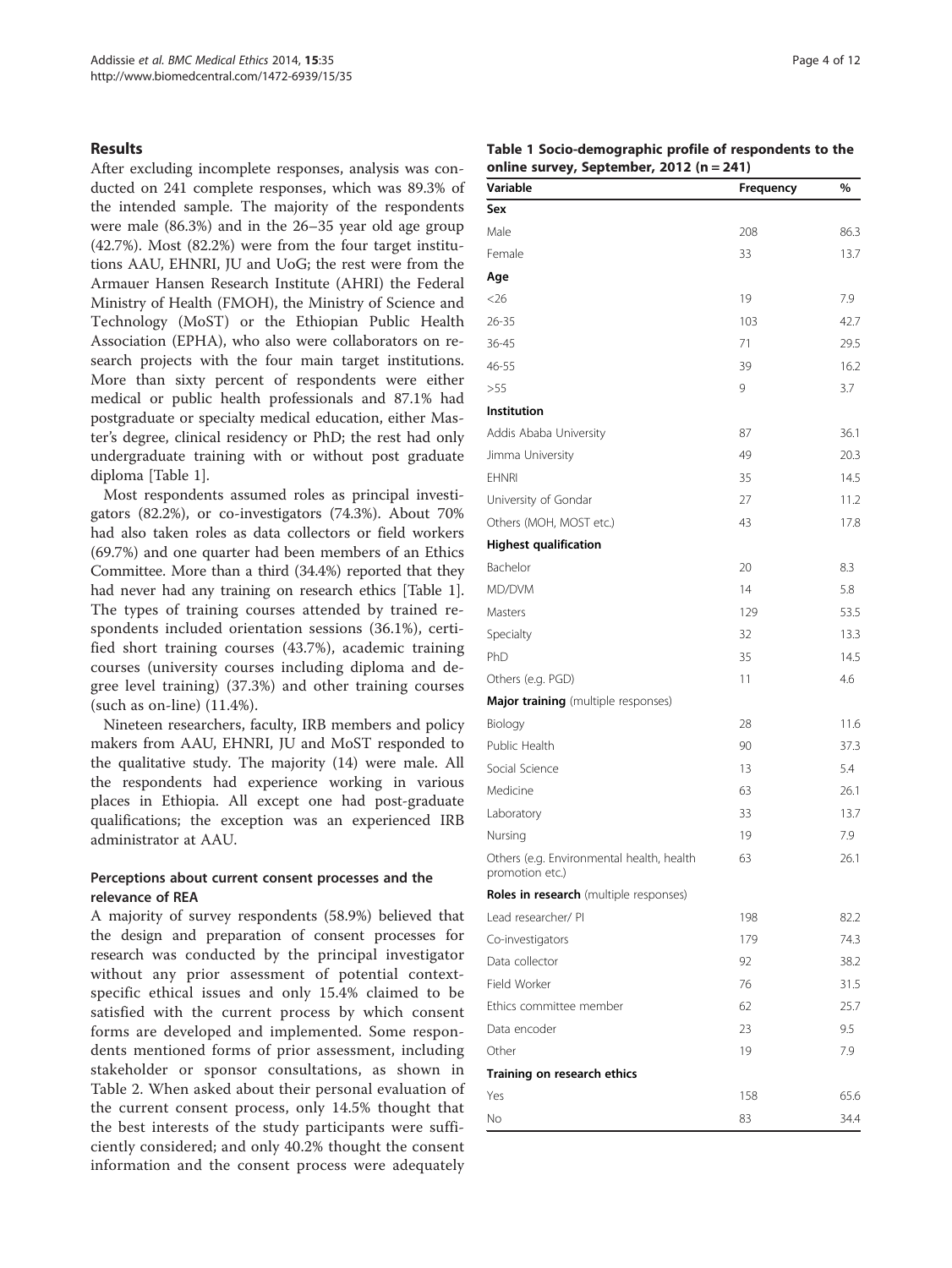#### Table 2 Opinions of researchers from various Ethiopian institutions on the consent processes and development of RFA, September, 2012 ( $n = 241$ )

| Variables                                                                                                                                                                             | Frequency | $\frac{0}{0}$ |
|---------------------------------------------------------------------------------------------------------------------------------------------------------------------------------------|-----------|---------------|
| How is consent form developed in your<br>experience? (multiple responses)                                                                                                             |           |               |
| By the investigator                                                                                                                                                                   | 142       | 58.9          |
| With prior ethical assessment                                                                                                                                                         | 70        | 29.0          |
| With stakeholder participation/consultation                                                                                                                                           | 41        | 17.0          |
| By the sponsor                                                                                                                                                                        | 17        | 7.1           |
| Others (research advisors, collaborators, students)                                                                                                                                   | 13        | 5.2           |
| Opinions on consent process                                                                                                                                                           |           |               |
| Do you think all participants understand<br>consent forms well?                                                                                                                       |           |               |
| Yes                                                                                                                                                                                   | 97        | 40.2          |
| No                                                                                                                                                                                    | 144       | 59.8          |
| Based on your experiences, are you satisfied<br>with the way the consent process was<br>designed and conducted? (Y/N)                                                                 |           |               |
| Yes                                                                                                                                                                                   | 37        | 15.4          |
| Nο                                                                                                                                                                                    | 204       | 84.6          |
| Do you think that the best interest of study<br>participants is taken in to consideration and<br>adequately addressed through the current<br>ethical appraisal and consent processes? |           |               |
| Yes                                                                                                                                                                                   | 35        | 14.5          |
| No                                                                                                                                                                                    | 206       | 85.5          |
| Based on your experiences, what do you<br>think are the most common problems in<br>the current consent process?                                                                       |           |               |
| Lack of clarity                                                                                                                                                                       | 116       | 48.1          |
| Inadequate information                                                                                                                                                                | 82        | 34            |
| Language                                                                                                                                                                              | 68        | 28.2          |
| Cultural difference                                                                                                                                                                   | 66        | 27.4          |
| Undue expectations                                                                                                                                                                    | 64        | 26.6          |
| Power imbalance                                                                                                                                                                       | 50        | 20.7          |
| Coercion                                                                                                                                                                              | 19        | 7.9           |
| Others                                                                                                                                                                                | 11        | 4.6           |
| <b>Ethical Pre-assessment for Consent</b><br><b>Process</b>                                                                                                                           |           |               |
| Do you think it is important to contextualize<br>consent forms and consent processes to local<br>settings?                                                                            |           |               |
|                                                                                                                                                                                       |           |               |

| Yes | 230 | 95.4 |
|-----|-----|------|
| No  | 11  | 4.6  |

Do you agree with the idea of the study participant be approached in advance before the start of the study to get input for the development of the consent form and to find out how it should be administered?

| Yes       | 196 | 81.3 |
|-----------|-----|------|
| <b>No</b> | 45  | 18.7 |

#### Table 2 Opinions of researchers from various Ethiopian institutions on the consent processes and development of REA, September, 2012 (n = 241) (Continued)

| Do you think that study participants should be<br>involved, in the development of consent forms<br>and designing of the consent process so as to<br>make it culture and setting sensitive?                   |     |      |
|--------------------------------------------------------------------------------------------------------------------------------------------------------------------------------------------------------------|-----|------|
| Yes                                                                                                                                                                                                          | 171 | 71   |
| Νo                                                                                                                                                                                                           | 70  | 29   |
| In your opinion, would REA serve adequately<br>addressing the consent process issues and in<br>making sure that ethical issues are very well<br>addressed in a research process?                             |     |      |
| Yes                                                                                                                                                                                                          | 95  | 39.4 |
| No                                                                                                                                                                                                           | 146 | 60.6 |
| From your experiences, is there any initiative so far;<br>is there any initiative that involves the study<br>participants in the development and design of<br>consent information sheet and consent process? |     |      |
| Yes                                                                                                                                                                                                          | 29  | 12   |
| Nο                                                                                                                                                                                                           | 212 | 88   |

understood by the study participants. The most frequently reported challenges in the consent process were; lack of clarity of the information contained in the information sheet (48.1%), inadequate information (34%), inappropriate language and terminologies used (28.2%), cultural differences (27.4%), undue expectations (26.6%), power imbalances (20.7%) and coercion (7.9%) [Table [2\]](#page-4-0). The IDI respondents also mentioned gaps such as; language issues, lack of awareness, undue expectations and manipulations by researchers.

#### Language

The problem of language was repeatedly mentioned as a challenge to the consent process. In Ethiopia it is assumed by researchers that Amharic, the national language, will be used all over the country and can be used for the purposes of obtaining consent. Respondents indicated that the country is rather diverse and multiethnic, where there are many other languages and dialects.<sup>a</sup> Failure to understand differences may be problematic. According to the national guidelines, all consent documents in a research protocol need to be translated into the national language, irrespective of the language of data collection which may not be Amharic. This is one of the points highlighted in the checklists of ethics committees and IRBs. A mechanism ensuring local language and appropriate versions of translations are used in the field is lacking. In certain societies, the terms and concepts of research and most medical terminologies do not exist. In addition, concepts of health and disease may be based on local traditional understandings rather than the modern medical models used by researchers.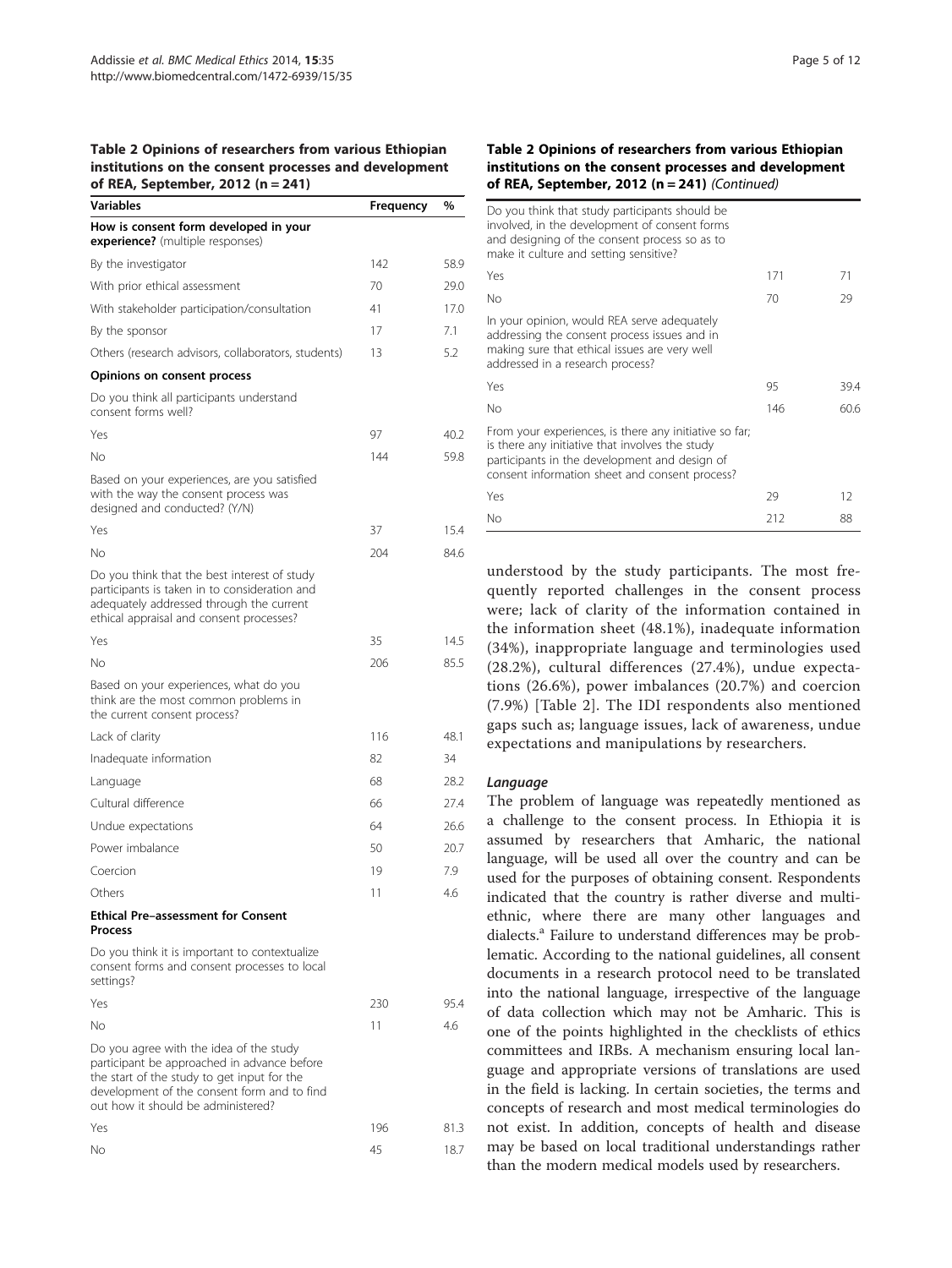"When we come to information, there is a problem of language. … Ethiopia is a diverse country, so even when you translate to Amharic<sup>b</sup>, it is hard to bring the understanding. It is hard to translate scientific words to Amharic. …" [Researcher, AAU].

#### Lack of awareness about research, health and ethics

Generally there is little awareness or understanding of science and research, especially in those with very low levels of literacy. Thus, participants might consent or decline based on their lack of comprehensive understanding about the research process.

"The society might be where they have no knowledge about research. … People might also not understand what is written if they can't read. These are [some] loop holes" [Researcher, EHNRI].

"Even, the participants don't know what … research is … They don't know whether the research has benefit or harm … [they] say yes without knowing it" [ Researcher, JU].

".......In Ethiopia, [in] most places where research is done, the people don't know how to read and write, so how much do the researchers need to explain?" [Researcher, AAU].

#### Undue expectations by participants and manipulation by researchers

Due to misconceptions and failure to comprehend the intended purpose of research, especially in rural communities, there is a tendency to expect direct benefits. Undue promises may be given by field workers just for the sake of obtaining consent.

"… (even with) the tone of your voice, you might emphasis mainly the benefit, there might be some persuasion. [And]), they (participants) have to believe in it" [Researcher, JU].

#### Focus on consent and recruitment

There is a tendency to focus more on the consent i.e. the decision to participate, than on 'informed consent' which should be based on prior information and comprehension. As long as consent is given it is considered alright to negotiate and bargain.

" … there is a lot of negotiation and bargaining (around consent), which is not a proper way of consent (process) application" [Researcher, JU].

#### Emphasis on rules and procedures

Respondents felt that there was too much emphasis on fulfilling requirements and procedures rather than on

genuine concern for the rights and welfare of study subjects. Researchers cannot proceed without fulfilling these requirements and for most researchers 'research ethics' is about completing paperwork to get the 'ethical clearance letter'. The regulators also focus more on the enforcement of the rules without also creating awareness among researchers and the research community. Most regulators do not explain the reasons why the review is needed. The undue emphasis on rules and procedures has created discouragement on the researchers' side. Researchers expressed their concern that too much emphasis on the rules and procedures my eventually discourage and hamper the progress of research and science.

"Even the Civil law (code) has been too protective, to the extent of not allowing the conduct of trials – Ethics should not hamper Science!" [Researcher, AAU].

#### Suggestions to improve the current consent process

Based on the open-ended questions, the following major thematic areas were suggested by the survey respondents as ways of improving consent process.

#### Involvement of the community and potential research participants

Respondents suggested that the community needed to be involved in the research process in various ways such as by including community representatives in ethics committees, and by seeking the opinions of community leaders on potential ethical issues prior to and during research. Suggested mechanisms included approaching and involving the community through Community Advisory Boards (CAB).

#### **Training**

Various types of ethics training courses were also suggested by the respondents as important avenues for improving the consent process in developing countries. The training courses might be for researchers, health professionals or the general public. Suggestions were given on how the training courses might be delivered. These included integrating the course into research methodology courses and making them part of undergraduate and postgraduate degrees.

#### Differentiated approach – depending on the type of research

Participants emphasized the importance of acknowledging differences in contexts and designing approaches accordingly. Using REA depends on prior knowledge of the research design and anticipation of emerging ethical issues. Approaches would depend on the type of research design and the sensitivity of the topic to be addressed by the research, for example clinical trials in which biologic specimen collection takes place.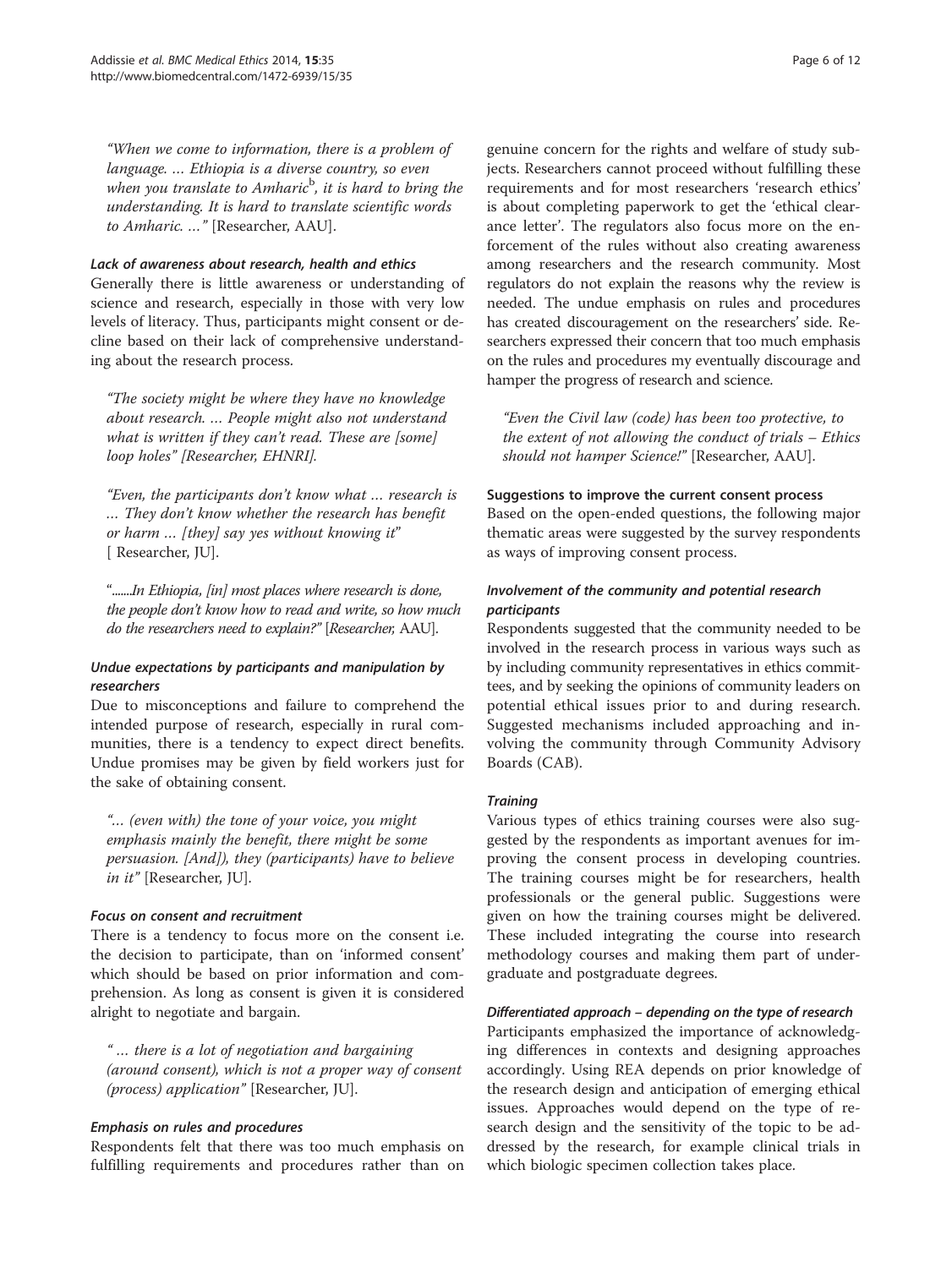#### Pre-assessment

Many appreciated the idea of REA as a way of performing an assessment prior to the actual field study. Involving potential study participants in the assessments was also suggested, while others suggested it would be better to involve the CAB rather than study participants. (See theme 'involvement of community' above).

#### Field visits

Field visits were suggested, to follow the way in which ethical procedures stated in the protocol were actually being implemented in the field. These visits might be before the study or after the study, to monitor the implementation of consent or any emerging issues, depending on the nature of the study. The mandate of deciding which projects needed the field follow-up, and coordinating follow-up, would be that of the IRB.

#### Balanced approach, 'not to be a hurdle for research'

Out of concern that too much emphasis on rules and regulations might discourage researchers, respondents mentioned how important it was that ethical regulations did not become a barrier to the research itself. The importance of striking the correct balance was also reflected in informal discussions with researchers.

#### Perceived relevance and feasibility of REA

Regarding the importance of conducting a pre-assessment to explore potential context specific ethical issues for designing the consent form, 95.4% of the survey respondents agreed it was important to contextualize consent to the setting; 81.3% thought it was important to approach participants before the study to get input into the consent process; 71% thought it was important to involve local people in consent design in some way; 39.4% agreed to the idea of doing an additional and separate rapid assessment of the local situation such as REA before designing the consent process, with just 12% reporting that they already knew of such initiatives. On further inquiry, the following reflections on the relevance of REA were made by researchers and research ethics committee members during IDIs.

#### Need for strengthening the existing research ethics review system

Participants mentioned that ethics review in Ethiopia is a relatively new phenomenon. The system is not very uniform and relies on the experience of very few individuals. The national guidelines were thought to be old and ripe for review. Thus the need for rigorous and tailored ethics review was mentioned. Respondents emphasized the need for addressing research ethics in proportion to the expansion in health research in the country.

#### Opinions on the current consent process and consent review process

The consent process is mainly dealt with by individual researchers who in most cases have very little experience or training in research ethics. At times, they may seek counsel from experts. As a result, there is a tendency to perceive ethics review as another bureaucratic step rather than for the scientific and moral merits it may have. Several researchers perceived ethical review as discouraging, as a mere administrative matter. On the other hand, respondents agreed that there needed to be review of certain types of research but not for all research. Most were sceptical about the amount of time it takes for review of simple projects such as secondary data analysis. Coming to the review process, this is done based on what is stated in the protocol, but what happens in the field is not known – there is usually no check on comprehension. Authors of this paper have had similar experiences both as members of IRBs for over two years and as researchers getting ethics approval for research projects. In the IRB meetings, the focus is more on the way the proposal is written and the informed consent designed and written. The only check point closer to the community is the presence of a lay person. The lay person reads all the information sheets during the IRB meetings. Language being one important issue, the lay person usually checks the English version of the information sheet and consent form.

#### Rapid ethical assessment

Conducting a prior assessment at the beginning of a study with the aim of exploring context-specific ethical issues was considered a good idea by most, but there were concerns surrounding practicality and feasibility. Based on the descriptions given to them of REA, the majority appreciated the tools. However, there was confusion around the term 'rapid'. Many thought that this was about a 'rapid' ethics *approval* process. Further explanation had to be given about the term 'rapid' in REA, that it is a method of assessment used to explore the ethical issues in a relatively quick fashion at the beginning of the study and has nothing to do with speeding up the process of ethics review. Once they had understood the concept and the implied purposes, most respondents saw REA as a tool that would enhance the community's role as a stakeholder in research and would address the community's concerns with regard to ethical issues arising during research. There was agreement among most that in any research, the community needed to be contacted to seek counsel ahead of time regarding their concerns including ethical aspects of the research projects.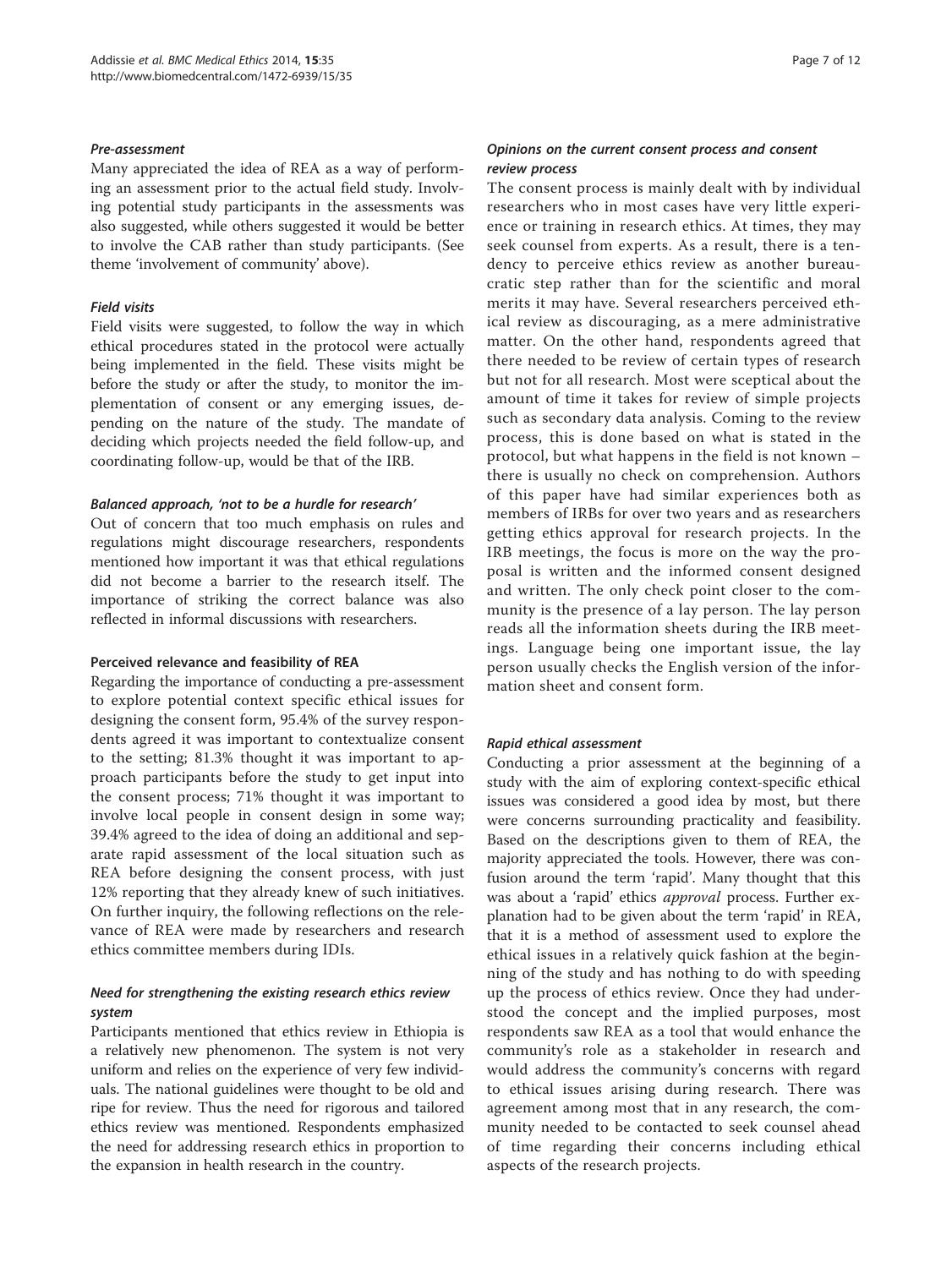"… you don't go to the field with your backpack and say I am from France, and assuming these people are subjects and they will agree, this is what was done in the old days. Now in the community, you have to try to teach them as much as possible, telling them the pros and cons of the research. … They have to negotiate their benefit" [ Researcher, AAU].

"Things that are important to the local people might not be important to the others, so to make it relevant to the local people, we need to ask questions like 'do you have any concerns?','do you have a question?' at the piloting time. …collecting this questions and [then] incorporating (addressing) them (the concerns)". [Researcher, JU].

#### Issues to be taken into consideration for REA

Asked whether they would recommend the REA tool for all research projects, many indicated that the approach would depend on the type of research. As REA takes time and additional resources, it might not be feasible to apply it to all research projects. Most mentioned this need to be dictated by the nature of the study. The existence of prior knowledge about the community was suggested as an important issue. If the ethical issues in the setting are already mapped out, there may not be a need to do REA.

"Yes for big research studies, for example clinical trials … (and for) cohort studies …it might be possible. … Around here most research projects are cross-sectional, … the days of data collection might only take 10 days. If you ask them to do the consent form [based on REA] and if it takes them 3 months, it might not be practical for most people. But for bigger projects, I think it will have a place..." [Researcher, JU].

"If we already know [the ethical issues in] our own community there is no use in doing an additional formative assessment." [Researcher, JU].

#### **Discussion**

Irrespective of the final conclusions relating to REA, the study highlighted important considerations for improvements in the research ethics system in Ethiopia. Whilst there have been a number of efforts at institutional and national levels to build a competent ethics governance and review system, the views of stakeholders suggest that further work is required. Given the relatively narrow range of individuals surveyed (institutional researchers and regulators), it could be claimed that more comprehensive assessment of the research ethics governance system in Ethiopia is needed before making further remarks. The study also identified clues specifically related to the research consent process in Ethiopia both at information provision and decision-making stages. The findings suggested that REA tools could be considered relevant and potentially feasible in the Ethiopian context in order to address these gaps.

The on-line survey for the quantitative component, which we believe to be one of the first uses of this technique in Ethiopia for health research, was efficient in terms of generating information rapidly. However, researchers who were not accessing their e-mails during the data collection period were not included in the study. On the other hand, a significant proportion of the intended sample size was reached, as respondents were able to answer the survey questions irrespective of their physical availability or current location given internet connectivity. The fact that the respondents themselves were researchers who understood the importance of responding to surveys may have contributed to the high level of compliance [[15](#page-11-0),[16](#page-11-0)]. It was possible to send reminders and additional invitations on the basis of responses. This may have resulted in selection bias as busy people and those on vacation during the survey might not have responded to the survey. However, we do not know reasons for non-participation and non-response. The study was conducted at the beginning of the academic year, assuming most academics would have time to complete an online survey. The study has demonstrated the potential of using on-line survey tools in Ethiopia among groups such as academics and researchers. The other advantage of conducting the online survey was the use of the preliminary findings to shape the qualitative study.

The mix of study respondents is representative of the group targeted for the study; high level researchers and regulators of ethics review systems with considerable research experience. Their current roles and experience in research made them ideal to identify gaps in health research ethics, and to suggest possible ways of addressing them. However, since the study was limited to researchers and regulators, the perspectives of other important stakeholders in health research such as nonresearcher health professionals, community members, senior officials and country level policy makers were not included in the study. Another point to note about the respondents is that, despite the fact that most were involved in conducting research, in ethical review or in the development of ethics review guidelines, a significant proportion of respondents had not had any formal training in research ethics. Possible explanations for this include the absence of structured research ethics training courses and the fact that Ethiopia is in the early stages of implementing a universal system of research ethics. One example of this is the recommendation given by the study participants about having a community representative on ethics review committees. This is already included in the national ethics guideline [\[17](#page-11-0)], but is not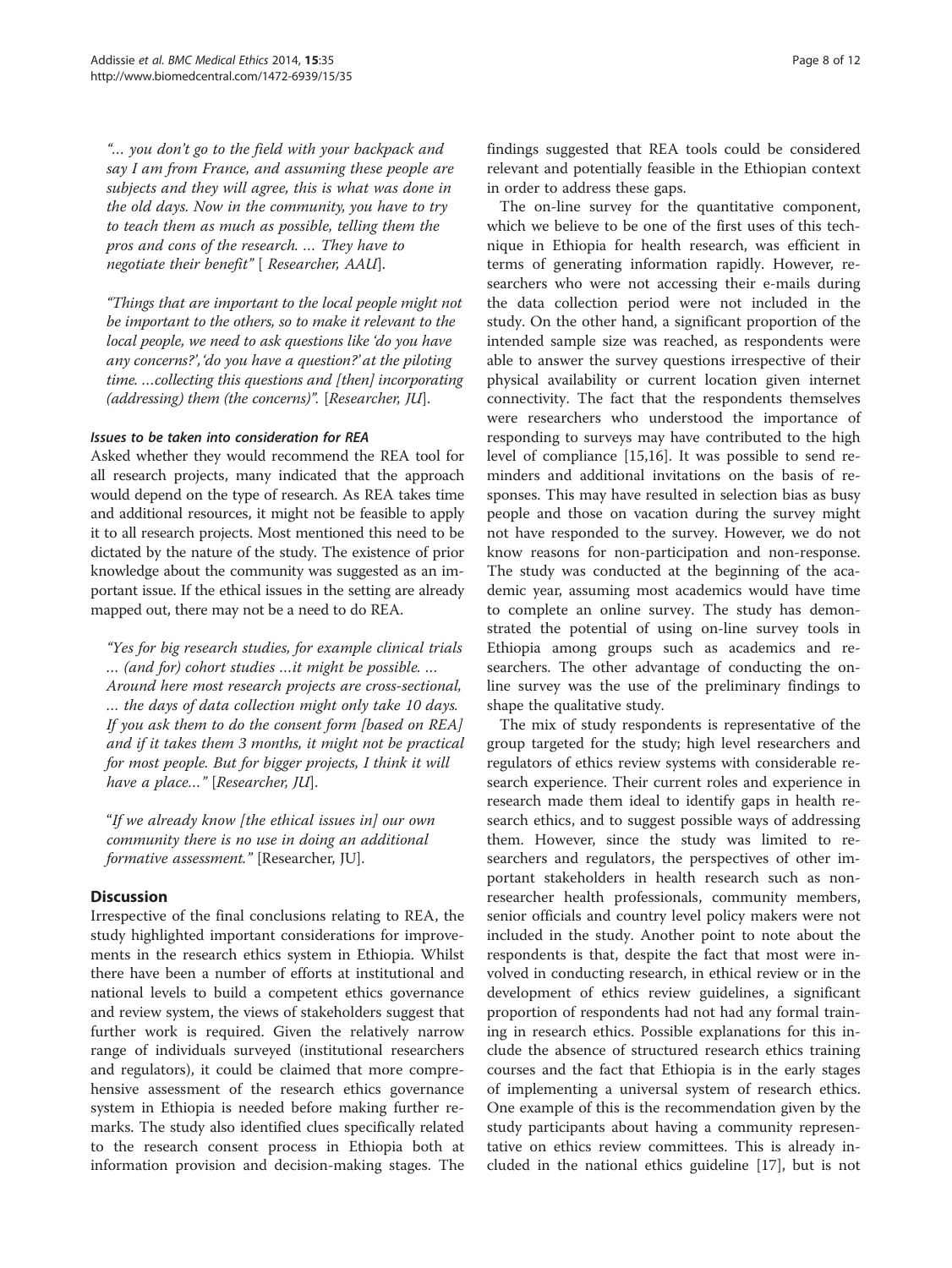uniformly implemented. This lack of standardized and structured ethics training is a critical gap, and from the qualitative findings, there are suggestions that it may lead to systemic gaps in the ethical conduct of research. Other studies have documented knowledge gaps among academics and have suggested ways of including ethics training in mainstream curricula [[18,19](#page-11-0)]. In addition, the qualitative study did not include representatives of all academic and research institutions, which makes it difficult to generalize the findings to other settings. Yet we believe that most of the concerns are shared by similar institutions. The use of a mixed-methods design served to triangulate findings as the qualitative assessment provided deeper insight into the survey findings and bridged the gaps in the survey assessments. The online survey enquired, with closed options, into ethical pre-assessments and REA in reference to involvement of potential study participants, without further explanation of the REA concept. With the IDIs it was possible to discuss further, explain the essence of REA and enquire into the involvement of community members beyond study participants. Overall, the study was able to identify key issues relating to research appraisal and explore perceptions surrounding REA.

Respondents' perceptions of existing consent processes were not found to be favourable. Most respondents thought that potential participants understood little about the consent process or the information provided to them. They also thought that participants' best interests were rarely considered, reflecting gaps in communication and the decision-making process. The major gaps for study participants in relation to communication and comprehension included use of incomprehensible specialist terms to explain medical concepts, lack of health and research awareness of participants, undue expectations and manipulation by researchers. The same list of issues could influence decision making, which in turn is influenced by factors such as manipulation by researchers and the local dynamics in decision making. These factors vary from context to context. In Ethiopia ethno-cultural differences are very visible, and they make the use of generic consent forms and consent approaches for varied setting inappropriate.

Traditionally, consent forms have been developed by researchers based on the requirements of an information sheet and a decision page. This approach addresses consent from the perspective of the basic principles in ethics and the major international guidelines. The assumption is that the contents would be relevant fairly standardized irrespective of who the participants are. Sometimes consent forms have been developed by international investigators and 'adapted' purely by translation.

In Ethiopia, communities have varied levels of awareness of public health issues. According to the Ethiopian Demographic Health Surveys (EDHS), levels of understanding vary by characteristics such as area of residence, income, region, religion, ethnicity, and literacy status [[20](#page-11-0)]. Tekola et al. reported that words for 'health', 'research' and 'medical treatment' either do not exist in some languages or are used interchangeably in a confused and confusing way [[8\]](#page-10-0). This may give rise to expectations of medical treatment which confound the decision making processes. Some researchers might be tempted to take advantage of this vulnerability of participants to increase rates of recruitment by either promising unrealistic and unavailable benefits or at least by not challenging misconceptions. Gaps in the consent process are reported elsewhere related to information and communication and decision making and indicate the need for informed consent processes tailored to the context [\[1,8](#page-10-0)-[10](#page-10-0)[,21-26\]](#page-11-0). The use of qualitative assessment in the informed consent process for medical research in developing countries have also been reported [\[27\]](#page-11-0).

Based on previous studies which have employed REA, consent processes have significantly improved in terms of both comprehension and decision making as a result of the knowledge and understanding gained and the steps taken to incorporate it. The key steps were identification of issues prior to and during the conduct of studies and guiding the consent process (including the provision of information) based on those qualitative findings. The REA tool has been recommended for use by researchers who have used them in their respective research [\[7](#page-10-0)-[11](#page-10-0)]. The current qualitative findings support the need for pre-assessment to explore potential contextspecific ethical issues. Pre-assessment in health research may have various objectives such as testing data collection tools and assessing study feasibility [[28-32\]](#page-11-0) and optimizing community engagement [\[33](#page-11-0)]. However REA is distinct from these forms of pre-assessment being focused primarily on ethical issues.

It is interesting that a significant proportion of the respondents mentioned they were aware of the role of some form of pre-assessment and stakeholder participation in exploring ethical issues. However, the extent of actual use of pre-assessment was not measured, and neither was any quantitative assessment made of the techniques that might already be used by researchers. The qualitative responses revealed that ethical pre-assessment are not widely used, and that the term may be used to refer to feasibility studies or piloting of tools. Genuine ethical pre-assessment is rare, and stakeholder participation usually refers to involvement of community representatives in identifying the problem to be investigated rather than the consent process *per se*, [\[34-36](#page-11-0)]. There are fewer experiences of pilot studies for ethical preassessment, and these were limited to the specific research projects under consideration and did not investigate the openness of researchers to their wider scale use [[37-39\]](#page-11-0).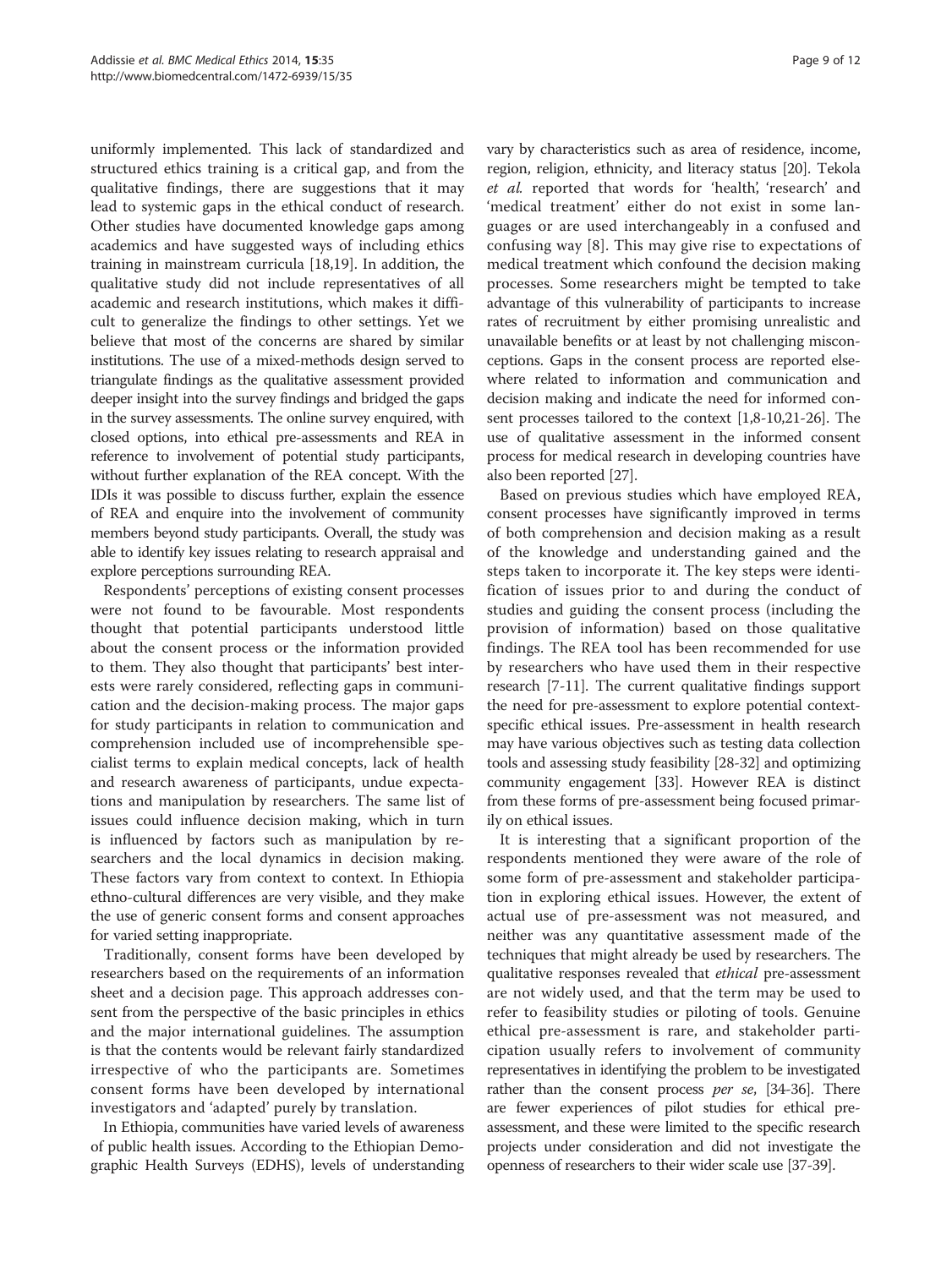<span id="page-10-0"></span>Currently in Ethiopia, there is no established mechanism in place to assess the community risks, vulnerabilities and benefits beyond what is written in the application submitted for approval. Most IRB reviews are based on a simple Risk-Benefit assessment of the submitted proposal and an assessment of whether the consent form meets an acceptable standard and is written well. However, one important parameter in IRB formats is 'Involvement of the community in the research'. Again, in practice this assessment of community involvement is based solely on what has been included in the proposal, and refers mainly to involvement in the development of the research question, which is understandable given that one of the implicit principles in community health research, is that 'community concern' is an important criterion.

A 'pre-assessment' which includes the community would reduce the reliance of the IRB on making a judgment based on the written scientific proposal alone. Community engagement approaches, which aim to create awareness and a sense of ownership by the community, are becoming more popular. These approaches often work with and through community groups such as Community Advisory Boards. Community engagement is also used as a process of influencing change in the community through provision of information, negotiation, local capacity building and empowerment [\[33,40](#page-11-0)]. Community engagement might also be used to address ethical issues around research [[26,41](#page-11-0)-[43\]](#page-11-0). Community engagement and REA share some overlaps, since they both address community issues and share qualitative methodological approaches. However, REA is primarily conducted by a REA team (a multi disciplinary team of researchers) and employs rapid ethnographic research methods, while community engagement will more commonly seek to involve community members and to engage over a longer period than suggested for REA. The two are not mutually exclusive.

The study documented considerable interest in REA as a tool to improve the research consent process. However, respondents were concerned about the potential burden REA would put on the researcher in terms of time and other resources. There is a concern that REA may unnecessarily delay small, cross-sectional research projects into less sensitive topics. One suggestion made was to conduct REA as part of the traditional pre-test during community based studies. However, the objectives and duration of such pre-tests vary considerably. Some are rapid and done in a day or two and would not permit REA, which required about 4–6 weeks in the earlier studies [8,10]. Other types of pilot studies such as feasibility studies for randomized trials would be ideal in terms of integrating REA. The studies so far employing the REA method have documented its significant

contribution in identifying important ethical issues in the research context [10,11]. However, such studies have not assessed the usability of the tool by the research community. As REA is an additional tool which requires time and expertise, research teams need to take this into account when planning their project. It is then important to be clear about what resources are required so that researchers can take this into consideration. In addition, REA findings might possibly raise issues relevant to study design and therefore might best be done in advance of most pre-tests.

According to the findings of the current study, the 'rapid' aspect of the REA tool was at times confused with the idea of expediting the review process. Some respondents were confused about the terminology as they tended to understand that the tool was 'rapid' and was meant for accelerating the ethical review process. Most of the researchers indicated that the current appraisal process takes too long and there is a need for finding a way to improve this. They were intrigued to learn that REA entails additional time and resources.

Whether REA should be applicable to all studies depends on a number of issues such as the nature of the study, the characteristics of study participants, the nature of the issue under investigation and the availability of resources. Whilst it is important to avoid crude generalisations and stereotyping when setting ethical standards, it is possible to learn from similar cases. Sometimes earlier studies of a similar nature will provide information on which consent processes can be designed. Clinical trials and studies that include vulnerable subjects or sensitive issues would often require REA. In clinical trials and classical longitudinal studies, there are a number of encounters with the study subjects. This would allow plenty of room for addressing consent issues. Such longitudinal studies require repeated and long term encounters between researchers and the community. As the consent process is repeated, it can be improved. Some communities are better informed about science and research than others and are well known to the researcher. In localities where health systems are well accessed and previous research has been conducted, the community generally has a better understanding of health research and the anticipated ethical issues will already be familiar to researchers. REA is therefore likely best reserved for communities that are not well researched and are less familiar to researchers.

The main objective of the current study was to assess the attitudes of the research community towards the REA tool and their views on its perceived relevance. In this paper we did not intend to explore the issue of practical feasibility beyond recording the perceived relevance and applicability of the tools as expressed by researchers and research ethics reviewers. Perceived relevance of the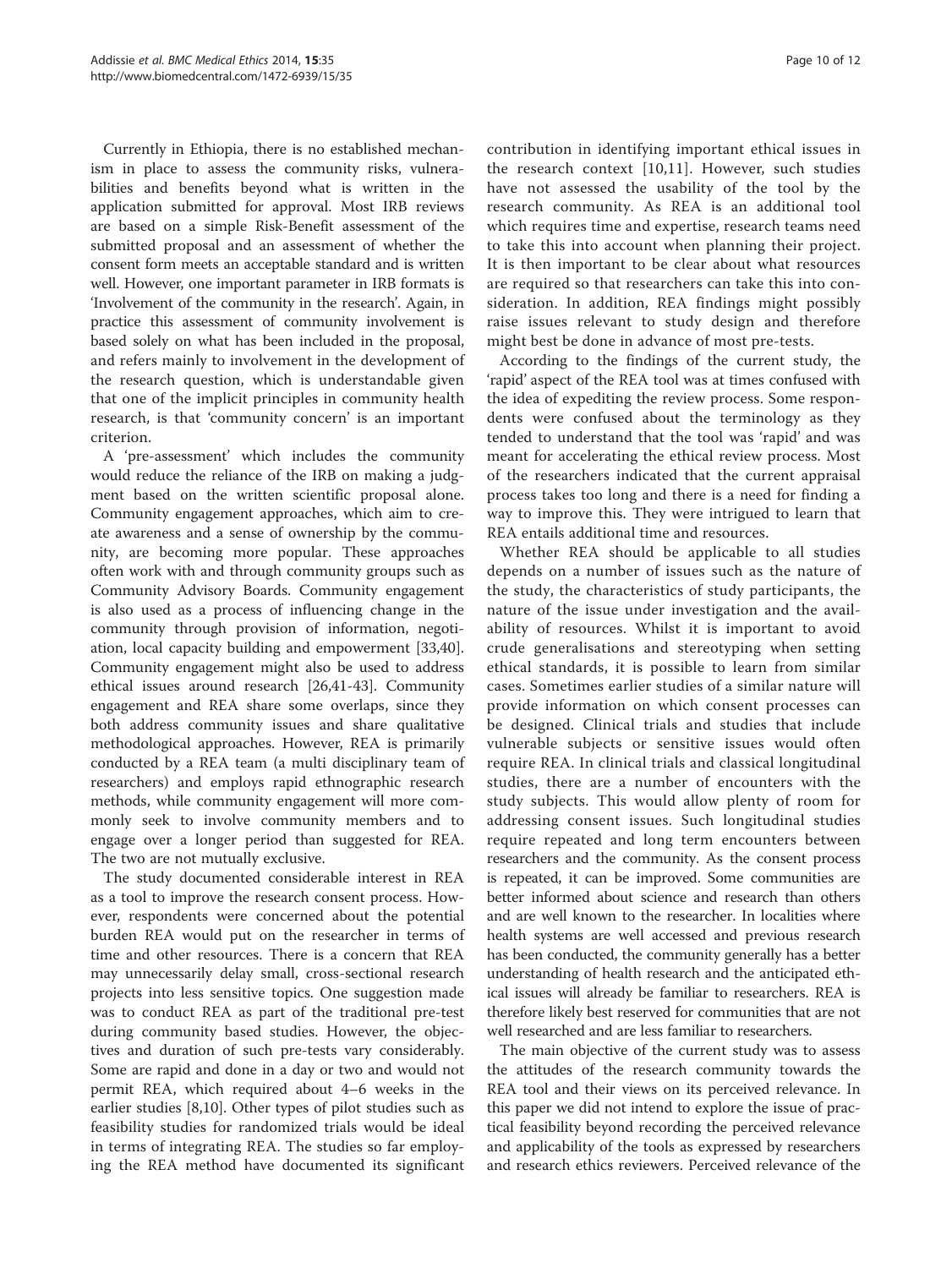<span id="page-11-0"></span>tool is different from its practicality and feasibility which need to be explored further. Expressed demand and acceptability of an approach are important components in assessing feasibility but are not sufficient [44]. However this study has clearly demonstrated the openness of researchers to considering the introduction of such a tool and suggests that they might willingly collaborate in developing a feasible intervention.

#### Limitations

Qualitative data analysis was done in English while conducting the analysis in the language of data collection would have been preferred. Community representatives were not included in the study and the assessment regarding the research ethics review system in Ethiopia was primarily based on perception of researchers and ethics committee members. We used post graduate training as a proxy indicator of research experience which may not always be correct as there are variations in the profiles of post graduate programs.

#### Conclusion

REA tools and techniques were found to be highly relevant and acceptable to the Ethiopian research community, however practical challenges were anticipated in the actual implementation. Research ethics and its review systems are relatively new in Ethiopia, though the country has national guidelines and structures in place to regulate ethics in health-related research. Even though there is rapid expansion of health and medical research activities due to acceleration of post graduate education, there is a lack of capacity in ethics review systems, particularly in the newly-founded Universities. The current review process has demonstrated critical gaps in ensuring reliable consent processes. The problems arise from three distinct areas; those embedded in the health research review system, those related to researchers and those related to the general public. REA is not a panacea but the introduction of a manageable level of pre-assessment of research settings would provide researchers, ethics reviewers and policy makers, with a manageable amount of data relevant to all the issues raised here as challenging and/problematic in an Ethiopian context. For this reason the applicability and practical feasibility of REA needs to be further explored, and the openness of researchers to embracing this tool needs to be capitalized upon in the interests of future research participants.

#### Endnotes

<sup>a</sup>Ethiopia is a country of over 80 million inhabitants with over 80 ethnic groups and more than 80 different languages spoken while Amharic is considered as the official working language.

<sup>b</sup>The Ethiopian official working language.

#### **Abbreviations**

AAU: (Addis Ababa, University); AHRI: (Armauer Hansen's Research Institute); CAB: (Community Advisory Board); EDHS: (Ethiopian Demographic Health Survey); EHNRI: (Ethiopian Health and Nutrition Research Institute); EPHA: (Ethiopian Public Health Association); FMOH: (Federal Ministry of Health); IDI: (In-depth Interview); IRB: (Institutional Review Board); JU: (Jimma University); KII: (Key-informant Interview); MoST: (Ministry of Science and Technology); REA: (Rapid Ethical Appraisal); UoG: (University of Gondar).

#### Competing interests

The author(s) declare that they have no competing interests (financial and non-financial). The study was financially supported by Wellcome Trust (WT) through Biomedical Ethics Doctoral Fellowship 089769. However WT has no any part in the execution of the study and write-up.

#### Authors' contribution

AA, GD, and BF designed the study. MN, HM and YF critically evaluated and made progressive suggestions on the initial study design. AA developed study instruments and collected and organized data with TA. AA and TA did data collection and analysis including transcriptions, initial coding and double coding. All authors (AA, GD, BF, MN, TA, YF and HM) were involved in the write up of the manuscript and in the critical review of drafts. All authors read and approved the manuscript.

#### Acknowledgements

We would like to thank all the research institutions involved in the study. We also would like to thank all the individuals participating in the interviews and on-line survey. We are very thankful to Wellcome Trust for the financial support.

#### Author details

<sup>1</sup> Brighton and Sussex Medical School, Falmer, UK.<sup>2</sup> Addis Ababa University Addis Ababa, Ethiopia. <sup>3</sup>Institute of Development Studies, University of Sussex, Brighton, UK.

#### Received: 23 August 2013 Accepted: 24 April 2014 Published: 2 May 2014

#### References

- 1. Bhutta ZA: Beyond informed consent. Bull World Health Organ 2004, 82(10):771–777.
- 2. Hyder AA, Dawson L, Bachani AM, Lavery JV: Moving from research ethics review to research ethics systems in low-income and middle-income countries. Lancet 2009, 373(9666):862–865.
- 3. Molyneux CS, Wassenaar DR, Peshu N, Marsh K: 'Even if they ask you to stand by a tree all day, you will have to do it (laughter)…!': community voices on the notion and practice of informed consent for biomedical research in developing countries. Soc Sci Med 2005, 61(2):443–454.
- 4. Newton SK, Appiah-Poku J: The perspectives of researchers on obtaining informed consent in developing countries. Dev World Bioeth 2007, 7(1):19–24.
- 5. Marshall PA: "Cultural competence" and informed consent in international health research. Camb Q Healthc Ethics 2008, 17(2):206-215.
- 6. Beebe, J., Rapid Assessment process: An Introduction: Walnut Creek. CA: AltaMira Press; 2001.
- 7. Bull SJ: Consent to research in a Gambian context: legal, social and ethical issues (PhD thesis). London: Kings College; 2007.
- 8. Tekola F, Bull SJ, Farsides B, Newport MJ, Adeyemo A, Rotimi CN, Davey G: Tailoring consent to context: designing an appropriate consent process for a biomedical study in a low income setting. PLoS Negl Trop Dis 2009, 3(7):e482.
- 9. Tekola F, Bull S, Farsides B, Newport MJ, Adeyemo A, Rotimi CN, Davey G: Impact of social stigma on the process of obtaining informed consent for genetic research on podoconiosis: a qualitative study. BMC Med Ethics 2009, 10:13.
- 10. Bull S, Farsides B, Tekola Ayele F: Tailoring information provision and consent processes to research contexts: the value of rapid assessments. J Empir Res Hum Res Ethics 2012, 7(1):37–52.
- 11. Tindana P, Bull S, Amenga-Etego L, de Vries J, Aborigo R, Koram K, Kwiatkowski D, Parker M: Seeking consent to genetic and genomic research in a rural Ghanaian setting: a qualitative study of the MalariaGEN experience. BMC Med Ethics 2012, 13(15):1–12.